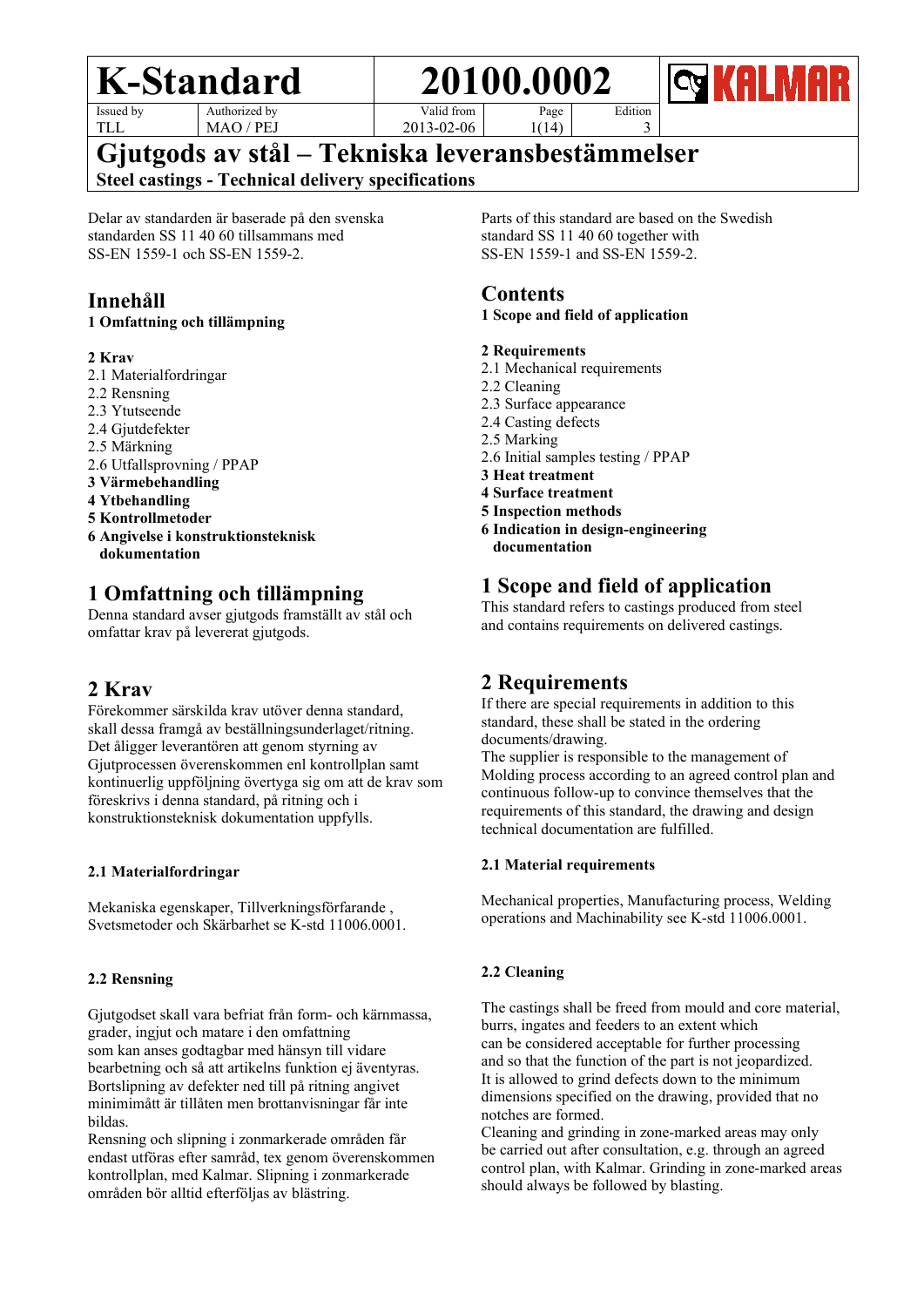| <b>K-Standard</b> |  |
|-------------------|--|
|-------------------|--|

Issued by TLL

Authorized by MAO / PEJ

Valid from 2013-02-06 Page  $2(14)$ 

**K-Standard 20100.0002**



# **Gjutgods av stål – Tekniska leveransbestämmelser Steel castings - Technical delivery specifications**

#### **2.3 Ytutseende**

Samtliga gjutstycken skall kontrolleras. Ytjämnheten bestäms med hjälp av likare enligt EN 1370. Godset indelas i fyra klasser med avseende på ytstruktur. Kraven för de olika ytklasserna framgår av tabell 1 nedan. Aktuell klass anges på ritning. Flera klasser kan anges för samma gjutstycke, varvid klass anges per yta.

#### **2.3 Surface appearance**

All castings shall be inspected. The surface roughness shall be evaluated with visual-tactile comparators in accordance with EN 1370. The castings are grouped in four classes according to surface texture. The requirements for the different classes are according to table 1 below. The applicable class shall be stated on the drawing. More than one class may be specified for one and the same casting. In this case, casting classes are denoted per surface.

Edition 3

Where not otherwise stated, CS3 will apply.

Där ej annat anges gäller CS3.

#### Table / Tabell 1

| Surface class<br>Ytklass | Requirements on<br>surface<br>Krav på yta                                        | Acceptance level<br>Acceptansnivå                     |                                                                             |
|--------------------------|----------------------------------------------------------------------------------|-------------------------------------------------------|-----------------------------------------------------------------------------|
|                          |                                                                                  | Blasted casting surfaces 1)<br>Blästrade gjutgodsytor | Cleaned or ground casting surfaces 1)<br>Rensade eller slipade gjutgodsytor |
| CS <sub>1</sub>          | Exposed surface with<br>highest requirements<br>Exponerad yta med<br>högsta krav | BNIF 1S1<br><b>SCRATA A1</b>                          | <b>BNIF 2S2</b>                                                             |
| CS <sub>2</sub>          | Exposed surface                                                                  | <b>BNIF 2S1</b>                                       | <b>BNIF 2S2</b>                                                             |
|                          | Exponerad yta                                                                    | <b>SCRATA A2</b>                                      | SCRATA G1, H1                                                               |
| CS <sub>3</sub>          | Visible surface                                                                  | BNIF 3S1                                              | BNIF <sub>4S2</sub>                                                         |
|                          | Synlig yta                                                                       | <b>SCRATA A3</b>                                      | SCRATA G1, H1                                                               |
| CS <sub>4</sub>          | Hidden surface                                                                   | BNIF 6S1*                                             | BNIF 5S2                                                                    |
|                          | Skymd yta                                                                        | <b>SCRATA A4</b>                                      | <b>SCRATA H3</b>                                                            |

1) Beteckningar enligt EN 1370.

\* BNIF 5S1 tillåts ej

#### **2.4 Gjutdefekter 2.4.1 Termer och definitioner**

Defektklass: klass som anger placering av defekter i gjutgods Defektnivå: storleksindelning av defekter i nivåer Zonmarkerat område: del(ar) av gjutgods markerat

med zon för vilka speciella krav gäller

1) Designations according to EN 1370.

\* BNIF 5S1 is not permitted.

#### **2.4 Casting defects 2.4.1 Terms and definitions**

Defect class: class specifying the location of defects in castings Defect level: classification of size of defect in levels

Zone-marked area: part(s) of castings marked with zones to which special requirements apply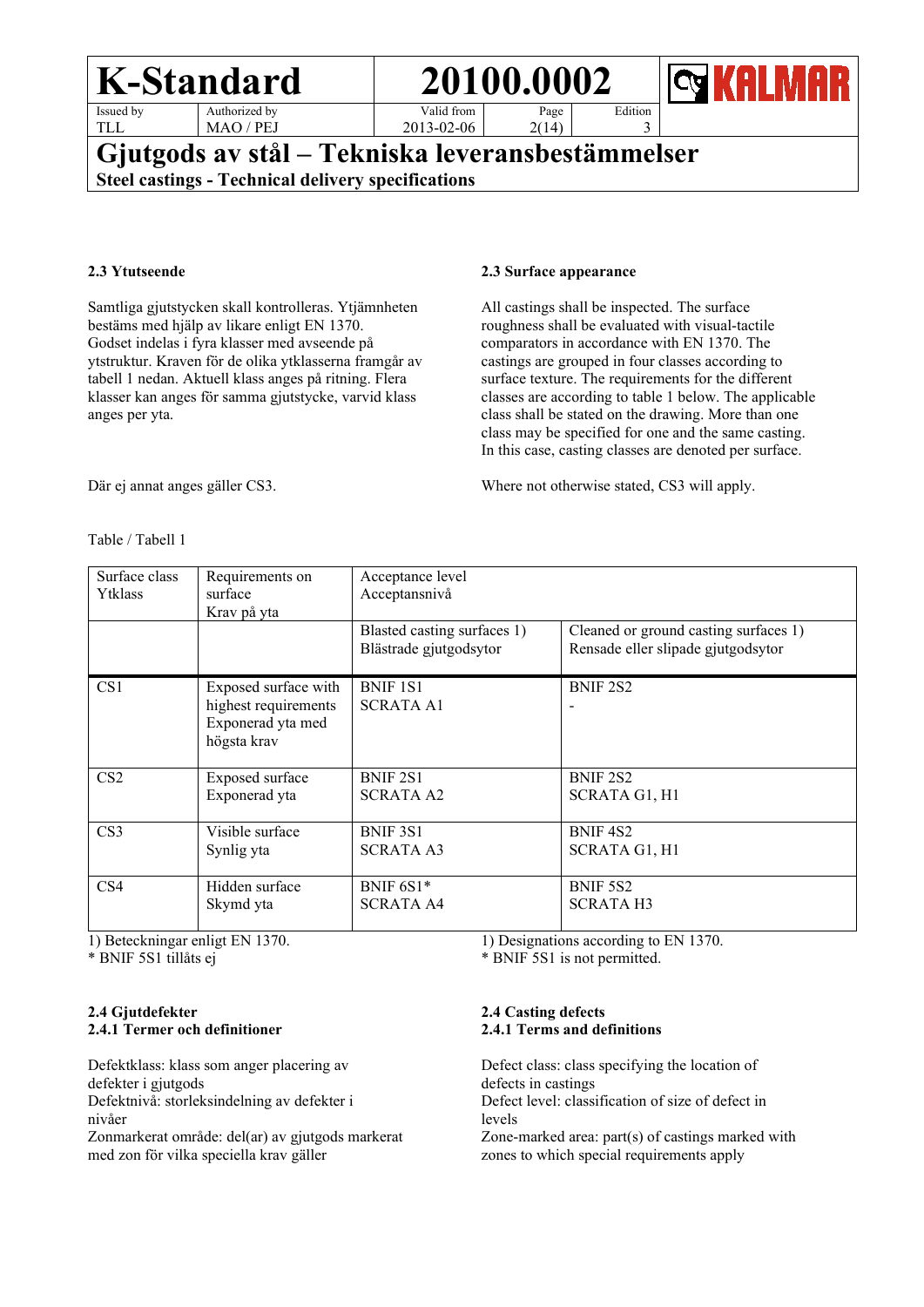Issued by TLL

Authorized by MAO / PEJ

Valid from 2013-02-06 Page  $3(14)$ 



# **Gjutgods av stål – Tekniska leveransbestämmelser**

**Steel castings - Technical delivery specifications**

#### **2.4.2 Gjutdefekter och zoner 2.4.2.1 Gjutdefekter**

Exempel på defekter är sugningar, gasblåsor, inneslutningar, slaggdefekter, sprickor och vällningsdefekter.

#### **2.4.2.2 Zonmarkerade områden**

Zonmarkerade områden skall framgå av ritning (se Avsnitt 6). För dessa områden skall defektklass och defektnivå anges enligt avsnitt 2.4.3.

#### **2.4.2.3 Omarkerade områden**

Inom omarkerade områden är ytdefekter och inre defekter i enlighet med avsnitt 2.4.4 tillåtna

#### **2.4.3 Defektklasser inom zonmarkerade Områden**

Gjutdefekter delas in i fyra defektklasser, se tabell 2. Vid konstruktionsarbete väljs defektnivå med hänsyn till spänningarna i det aktuella området. Nivåerna svarar mot intervall för tillåten spänning av ungefär konstant storlek. Defektnivåerna i de olika defektklasserna har valts så att en viss defektnivå svarar mot samma spänningsnivå i de olika defektklasserna, enligt samma princip som i SS 11 40 60.

Av mättekniska skäl har de lägsta defektnivåerna enligt SS 11 40 60 uteslutits i vissa defektklasser. Numreringen av defektnivåer har dock behållits enligt SS 11 40 60, varför den för vissa defektklasser inte börjar på siffran 1.

#### **2.4.2 Casting defects and zones 2.4.2.1 Casting defects**

Examples of defects are shrinkages, pin holes, inclusions, slag defects, cracks and cold laps.

Edition 3

#### **2.4.2.2. Zone-marked areas**

Zone-marked areas shall be stated on the drawing (see section 6). In these areas, the defect class and the defect level shall be stated in accordance with section 2.4.3.

#### **2.4.2.3 Unmarked areas**

Within unmarked areas, surface defects and internal defects in accordance with section 2.4.4 are permitted.

#### **2.4.3 Defect classes within zone-marked Areas**

Casting defects are classified in four defect classes, see table 2. During the design-engineering work, the defect level is selected with regard to the stresses in the area in question. The levels correspond to the range of permitted stress limits of an approximately constant value. The defect levels in the different defect classes have been selected so that a certain defect level corresponds to the same stress level in the different defect classes, according to the same principles as in SS 11 40 60. For measuring-technical reasons, the lowest defect levels according to SS 11 40 60 have been excluded from certain defect classes. The defect class numbering is still according to SS 11 40 60, however, and for some defect classes it therefore does not begin with the digit 1.

| Defect class 1 | Surface zone, see section 2.4.3.2      |
|----------------|----------------------------------------|
| Defektklass 1  | Ytzon, se avsnitt 2.4.3.2              |
| Defect class 2 | Machined holes, see section 2.4.3.3    |
| Defektklass 2  | Bearbetade hål, se avsnitt 2.4.3.3     |
| Defect class 3 | Internal volume, see section 2.4.3.4   |
| Defektklass 3  | Inre volym, se avsnitt 2.4.3.4         |
| Defect class 4 | Machined surfaces, see section 2.4.3.5 |
| Defektklass 4  | Bearbetade ytor, se avsnitt 2.4.3.5    |

Table / Tabell 2 Defect classes / Defektklasser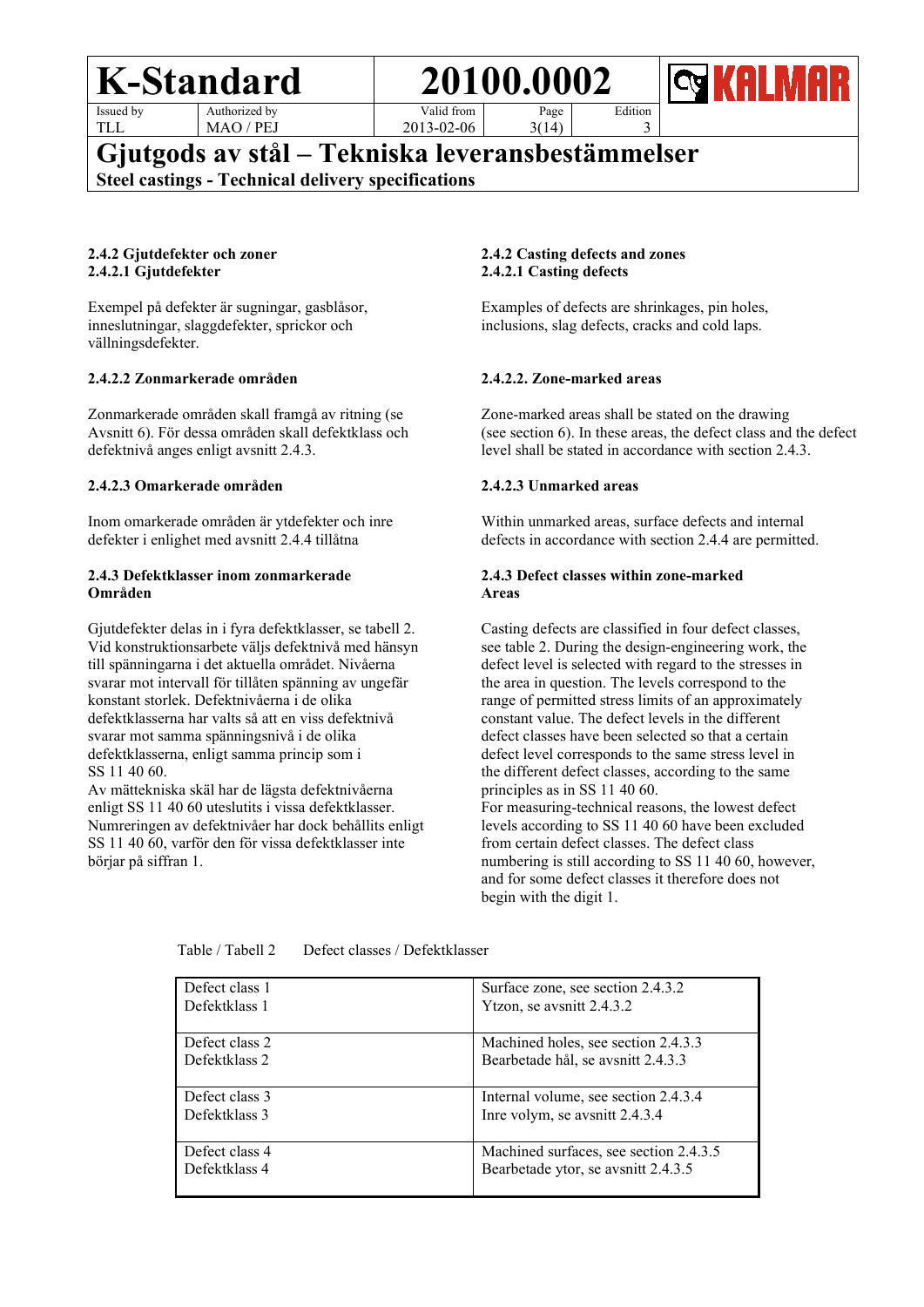|                                                                                                               | 20100.0002<br>K-Standard |            | <b>KALMAR</b><br>$ C_4 $ |         |  |
|---------------------------------------------------------------------------------------------------------------|--------------------------|------------|--------------------------|---------|--|
| Issued by                                                                                                     | Authorized by            | Valid from | Page                     | Edition |  |
| TLL                                                                                                           | MAO / PEJ                | 2013-02-06 | 4(14)                    |         |  |
| Gjutgods av stål – Tekniska leveransbestämmelser<br><b>Steel castings - Technical delivery specifications</b> |                          |            |                          |         |  |

För att beteckna defekters storlek och lägen används följande beteckningar:

L Defektens största utsträckning mätt längs ytan

(mm), se figur 1

H Defektens största djup/höjd vinkelrätt mot ytan

(mm), se figur 1

X Avstånd mellan defekter (mm)

t Godstjocklek (mm).

En defekts storlek definieras enligt figur 1. Defekten kan vara inåt- eller utåtgående.

The following designations are used to designate the size and location of the defects: L The largest extension of the defect along the surface (mm), see figure 1 H The largest depth/height of the defect perpendicular to the surface (mm), see figure 1 X Distance between defects (mm) t Thickness of material (mm). The size of a defect is defined in accordance with

figure 1. The defect can be inward-facing or outward facing.



 Fig 1 Length and depth/height of defect / Defektens längd och djup/höjd L – Length / Längd H – Depth or height of defect / Defektens djup eller höjd

#### **2.4.3.1 Allmänna krav**

För samtliga defektklasser gäller att:

- Maximal defektstorlek skall mätas enligt figur 1.

- Om flera defekter ligger nära varandra slås de defekter som ligger närmast varandra ihop och betraktas som en defekt. För hopslagning av defekter skall avståndet X mellan två defekter vara  $\langle$  (L1+L2)/2, se exempel i figur 2

- Sprickor hanteras som övriga defekter enl respektive defektklass.

#### **2.4.3.1 General requirements**

The following applies to all defect classes:

- The maximum defect size shall be measured in accordance with figure 1.

- If several defects lie close to each other, those that are closest to each other shall be grouped and considered as one defect. When grouping defects, the distance X between two defects shall be

 $\leq$  (L1+L2)/2, see example in figure 2.

- Cracks are managed as other defects, according to the respective defect class.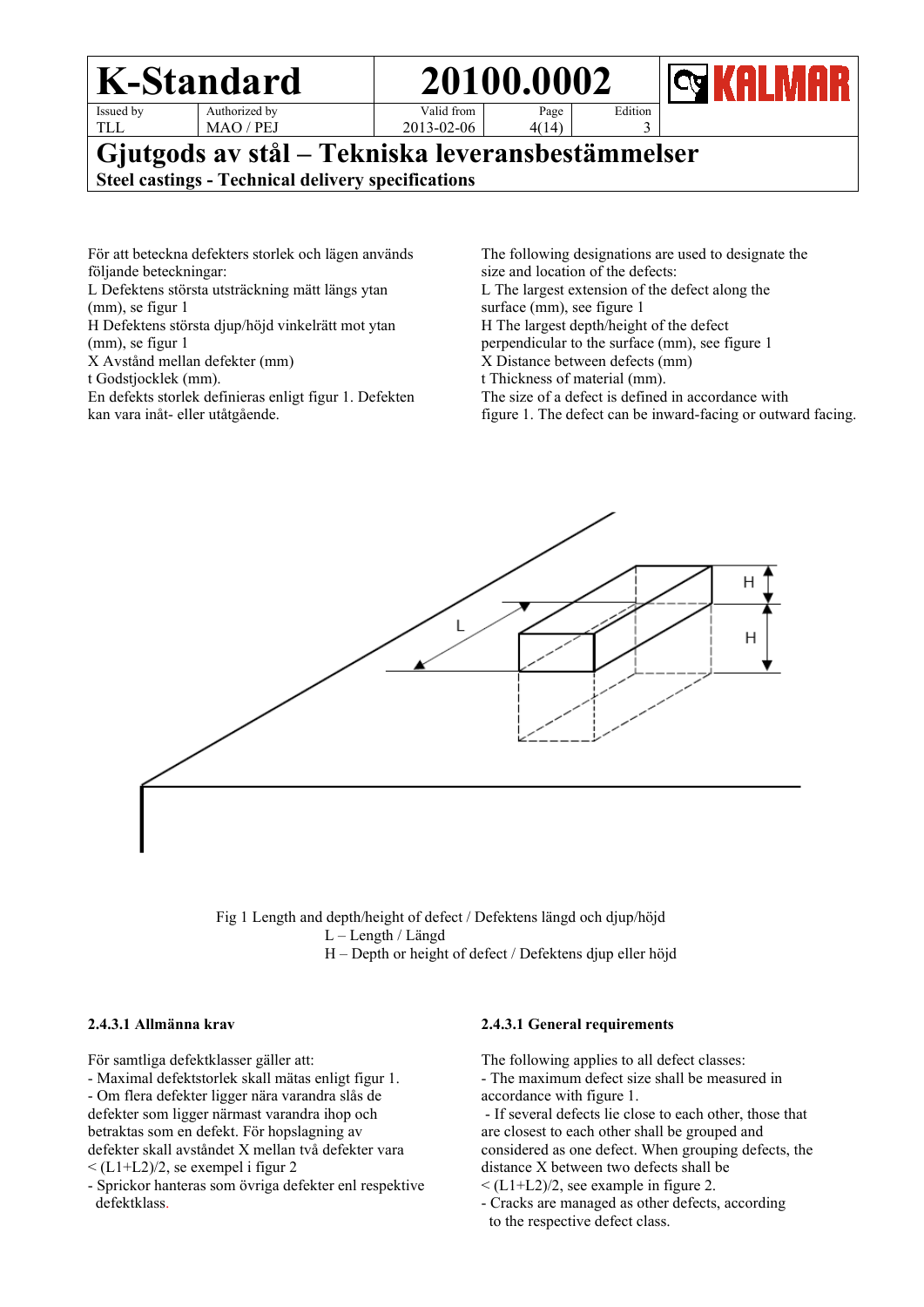



Fig 2 Grouping criteria for two defects where  $X < (L1+L2)/2$ Hopslagningskriterium för två defekter då X < (L1+L2)/2

#### **2.4.3.2 Defektklass 1 – Ytzon**

Ytzon definieras som ytan samt området från ytan ner till ett djup av 0,2 x t, där t är godstjockleken. Defekter som har kontakt med ytzon räknas som tillhörande ytzon. Det största värdet av L respektive H anger defektnivån. L och H definieras enligt figur 1.

När det gäller värdet på H, gäller dessutom kravet att H aldrig får vara större än ytzonen, d.v.s. 0,2 x t.

#### **2.4.3.2 Defect class 1 – Surface zone**

A surface zone is defined as the surface and the area from the surface down to a depth of 0,2 x t, where t is the thickness of the material. Defects in contact with the surface zone shall be considered to belong to the surface zone. The greatest value of L and H respectively state the defect level. L and H are defined in accordance with figure 1. As far as the value of H is concerned, the requirement that H must never exceed the value of the surface zone, that is 0,2 x t, also applies.

| Defect level /<br>Defektnivå | ப<br>(mm)   | H<br>(mm)   |
|------------------------------|-------------|-------------|
|                              | $1,2-(2,4)$ | $0,6-(1,1)$ |
|                              | $2,4-(3,4)$ | $1,1-(1,7)$ |
|                              | $3,4-(5)$   | $1,7-(2,5)$ |
|                              | $5-(7,2)$   | $2,5-(3,6)$ |

Table/Tabell 3 Defect class 1 – Defect levels / Defektklass 1 – Defektnivåer

Dimension in bracket is not included in the range. / Siffra inom parentes är ej inkluderad i intervallet.

#### **2.4.3.3 Defektklass 2 – Bearbetade hål**

Med defektfri yta eller volym avses i detta avsnitt defekter med L- och H-mått < 0,3 mm, enligt figur 1.

#### **2.4.3.3 Defect class 2 – Machined holes**

In this section, defect-free surface or volume refers to defects where dimension L and H respectively is < 0,3 mm in accordance with figure 1.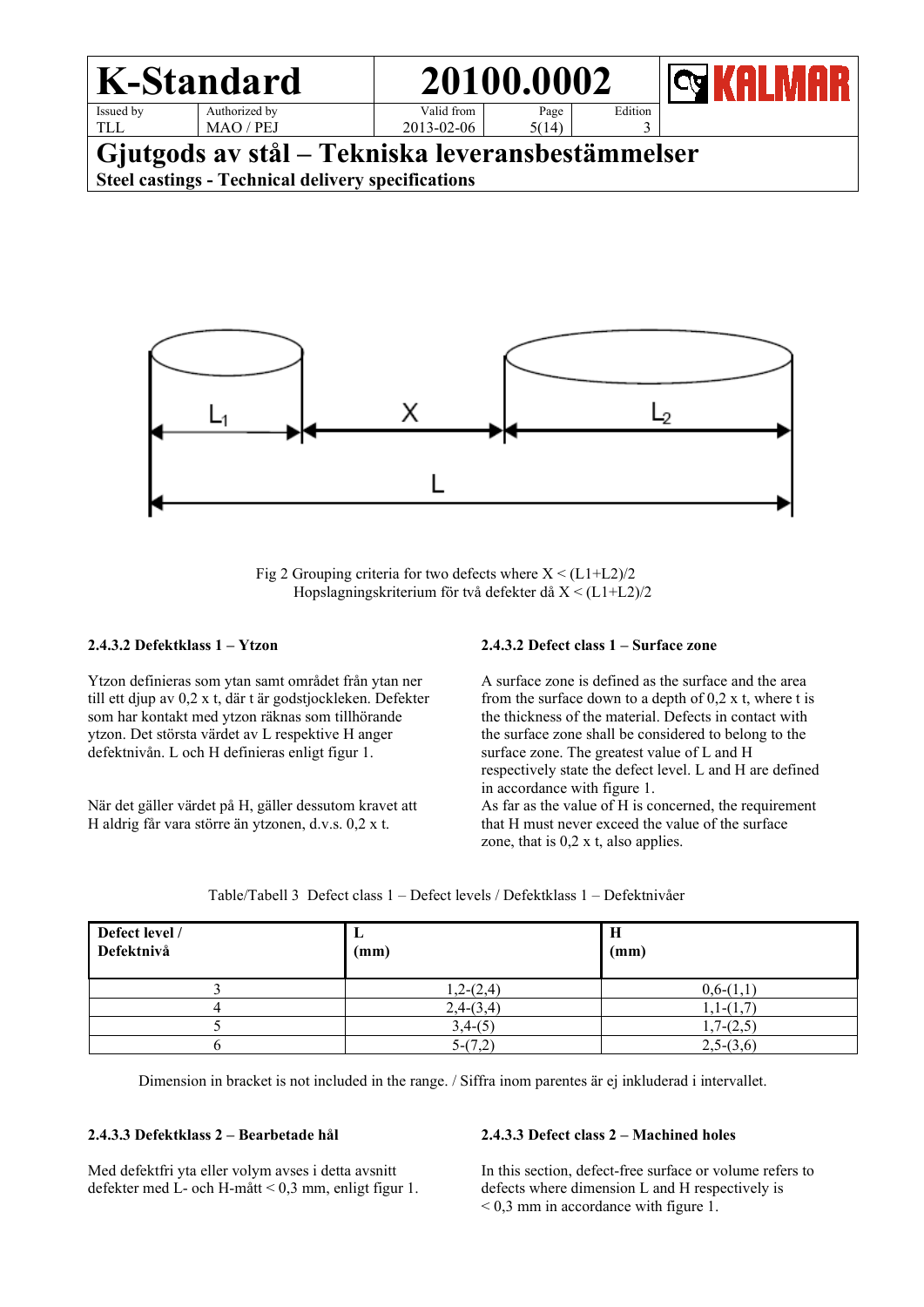Issued by TLL

Authorized by MAO / PEJ Page



Valid from 2013-02-06

6(14)

# **Gjutgods av stål – Tekniska leveransbestämmelser Steel castings - Technical delivery specifications**

### **Ändyta A**

Ändyta A med det radiella måttet 0,2 x D, se figur 3, skall vara defektfri. Krav på defektfri ändyta A skall inte anges på ritning.

### **Ändyta B**

Ändyta B med det radiella måttet 0,3 x D, se figur 3, skall kravsättas med defektnivå enligt defektklass 1, tabell 3, eller som defektfri.

### **Mantelyta C med längd E**

Tillåtna defekter med måtten L och H, enligt figur 3, på hålets mantelyta C med längden E, anges med defektnivå enligt defektklass1, tabell 3. Defekten skall ha kontakt med mantelytan. I annat fall är defekten belägen i komponentens inre volym enligt defektklass 3, tabell 4.

#### **Volym V**

Volym V med måtten 0,2 x D x D/2, se figur 3, skall alltid vara defektfri. Krav på volymen V skall inte anges på ritning.

### **End surface A**

End surface A with a radial dimension of 0,2 x D, see figure 3, shall be free from defects. Requirements on a defect-free end surface A shall not be indicated on the drawing.

Edition 3

### **End surface B**

End surface B with a radial dimension of 0,3 x D, see figure 3, shall be specified with defect level in accordance with defect class 1, table 3, or as defect free.

### **Cylinder surface C of length E**

Permissible defects with dimensions L and H, in accordance with figure 3, on the cylinder surface C of the hole shall be specified with defect level in accordance with defect class 1, table 3. The defect shall be in contact with the cylinder surface. Otherwise, the defect is located in the component's internal volume in accordance with defect class 3, table 4.

#### **Volume V**

Volume V with the dimension  $0.2 \times D \times D/2$ , see figure 3, shall always be free from defects. Requirements on volume V shall not be indicated on the drawing.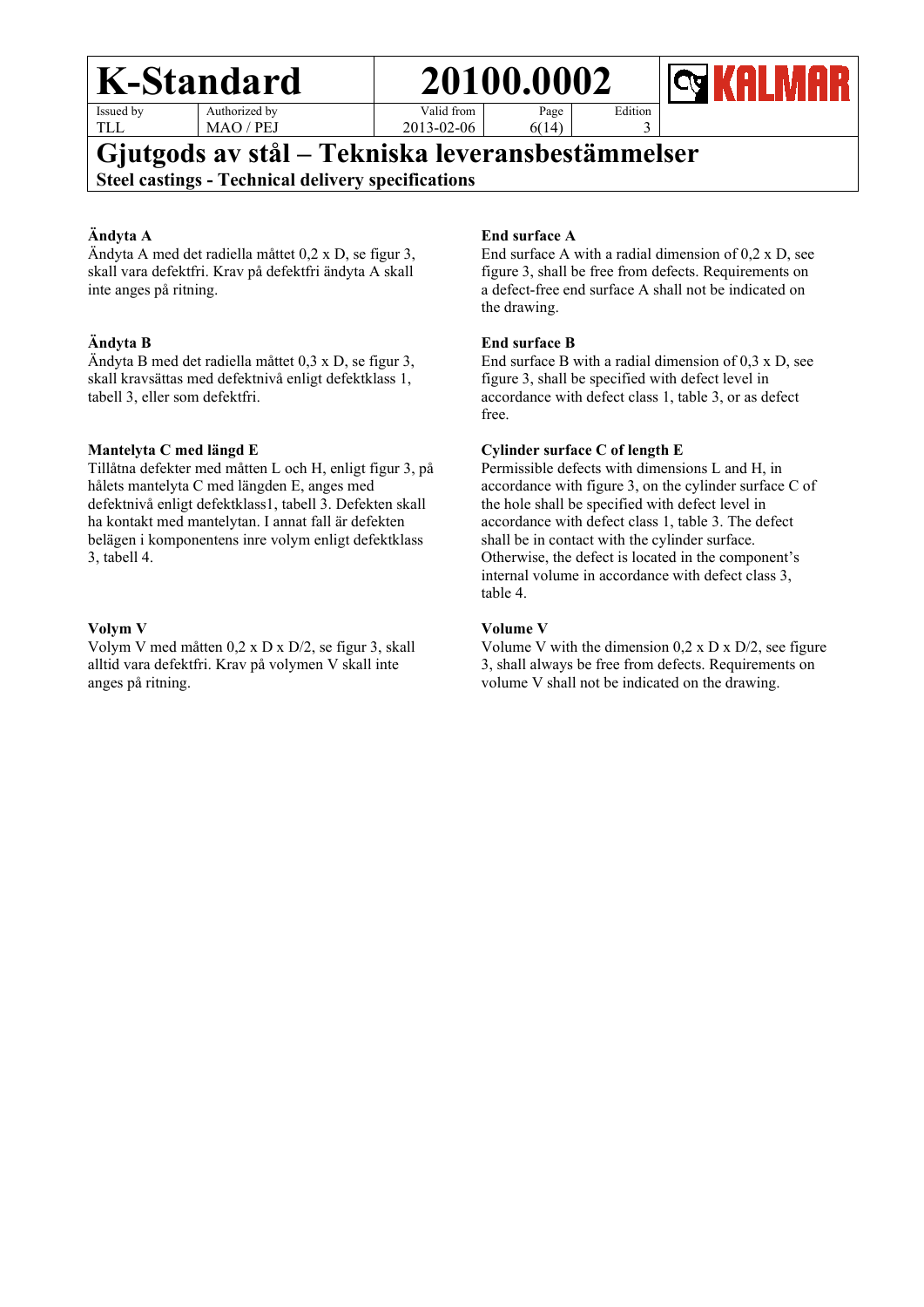

**Gjutgods av stål – Tekniska leveransbestämmelser Steel castings - Technical delivery specifications**



Fig 3 Defects at machined holes / Defekter vid bearbetade hål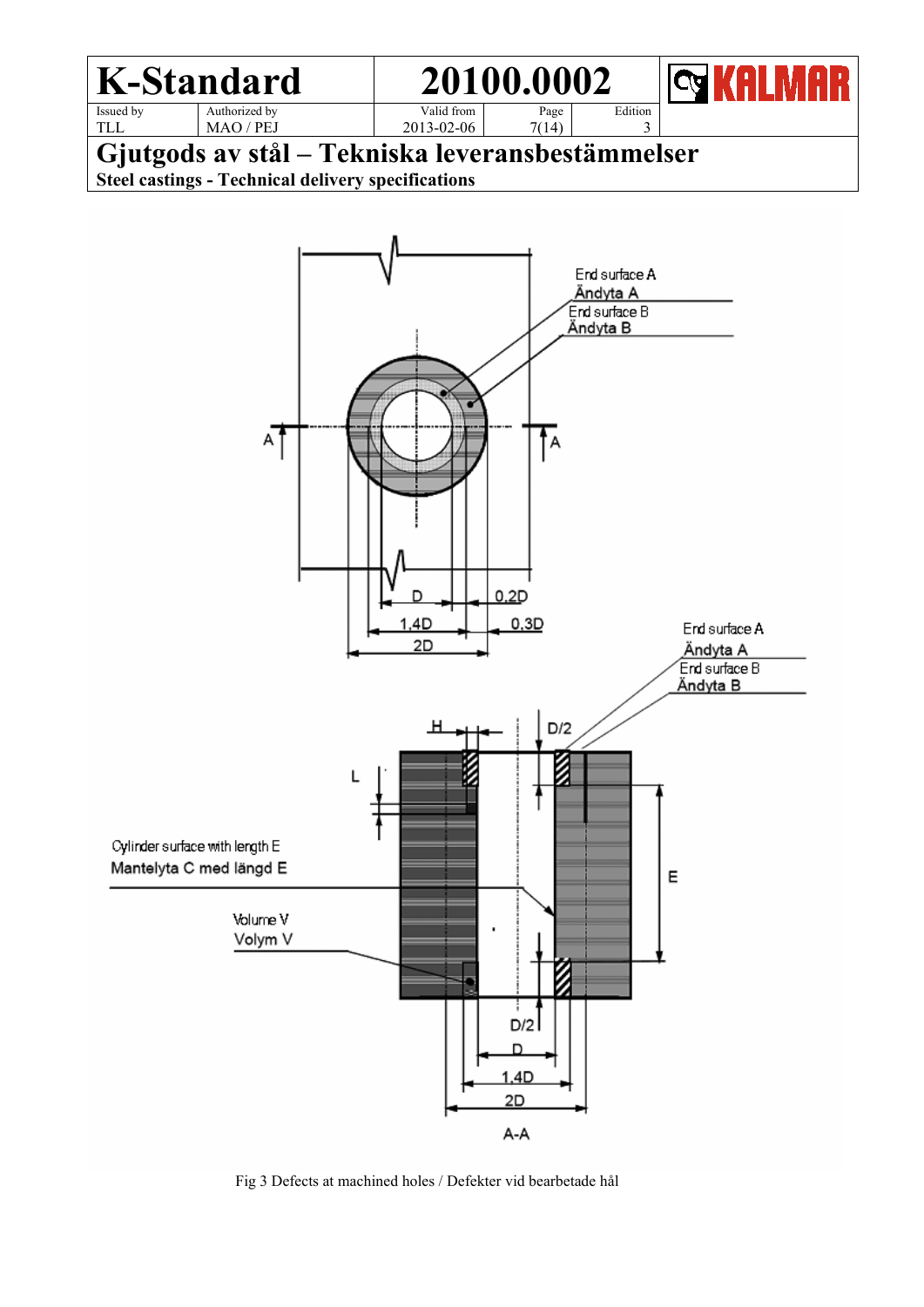|                                                                                                               | K-Standard    |            | 20100.0002 |         | <b>IQIKAI MAR</b> |
|---------------------------------------------------------------------------------------------------------------|---------------|------------|------------|---------|-------------------|
| Issued by                                                                                                     | Authorized by | Valid from | Page       | Edition |                   |
| <b>TLL</b>                                                                                                    | MAO / PEJ     | 2013-02-06 | 8(14)      |         |                   |
| Gjutgods av stål – Tekniska leveransbestämmelser<br><b>Steel castings - Technical delivery specifications</b> |               |            |            |         |                   |

#### **2.4.3.4 Defektklass 3 – Inre volym**

Inre defekter har inte kontakt med någon av komponentens ytzoner, se figur 4.

Överenskommelse skall träffas mellan Kalmar och leverantör avseende hur defektnivåerna skall bestämmas och mätas.

#### **2.4.3.4 Defect class 3 – Internal volume**

Internal defects do not have contact with any of the surface zones of the component, see figure 4.

Kalmar and the supplier shall agree on how the defect levels shall be determined and measured.

Table/Tabell 4 Defect class 3 – Defect levels / Defektklass 3 – Defektnivåer

| Defect level /<br>Defektnivå | (mm)      |
|------------------------------|-----------|
|                              | $0-(2,4)$ |
|                              |           |
|                              |           |

Dimension in bracket is not included in the range. / Siffra inom parentes är ej inkluderad i intervallet.



Fig 4 Example of internal defects / Exempel på inre defekter

#### **2.4.3.5 Defektklass 4 – Bearbetade ytor**

På vissa bearbetade ytor ställs krav av t ex tätnings-, nötnings- eller bärighetsskäl och inte av hållfasthetsskäl.

Den största tillåtna storleken på defekter på dessa ytor anges i tabell 5.

Inga vassa kanter får förekomma på dessa defekter.

#### **2.4.3.5 Defect class 4 – Machined surfaces**

On some machined surfaces, requirements are specified for reasons of leak tightness, abrasion resistance or bearing ratio, and not for reasons of strength.

The maximum permissible size of defects on these surfaces is indicated in table 5.

No sharp edges are permitted on these defects.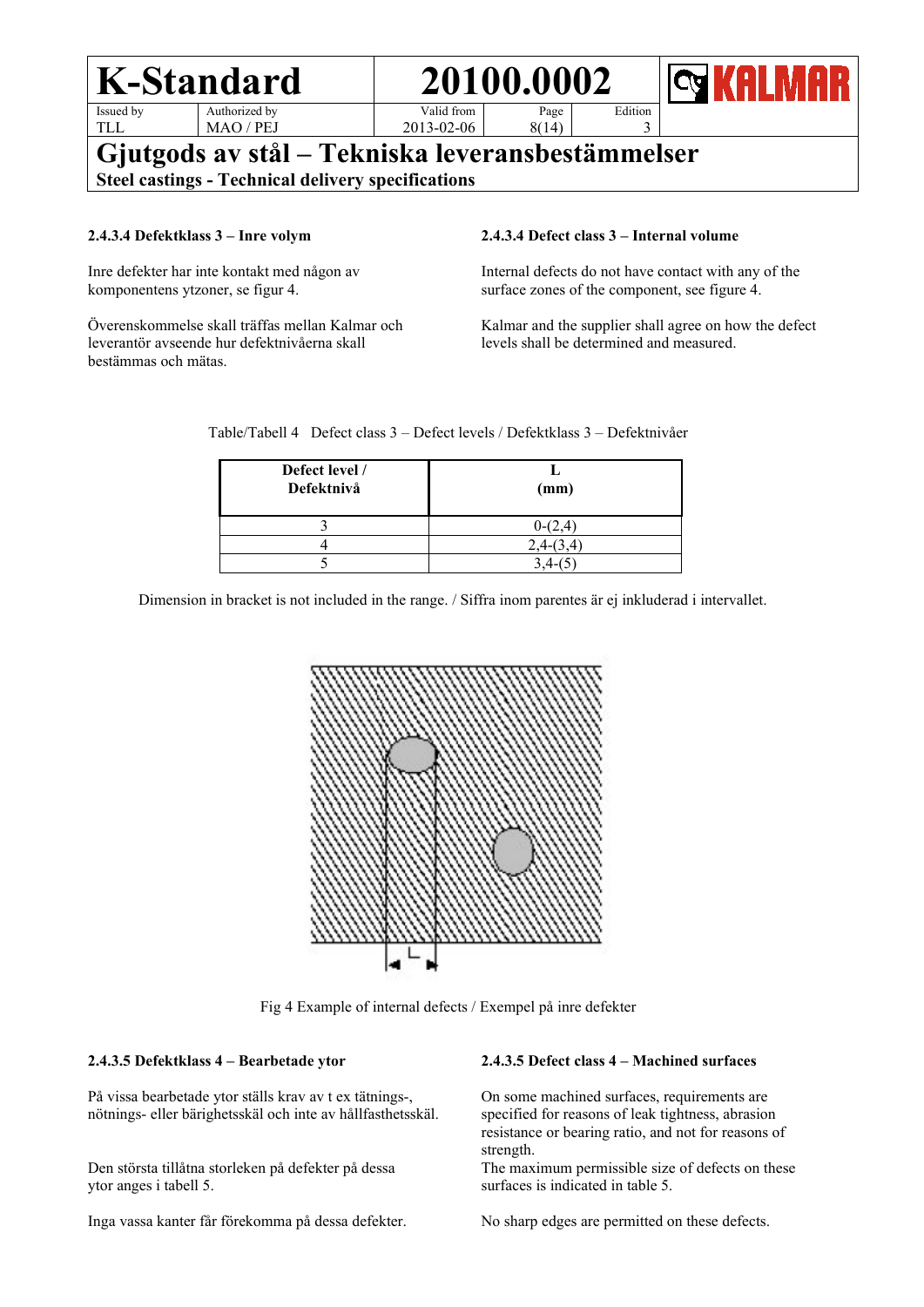| -Standard | 20100.000 |
|-----------|-----------|
|           |           |



Issued by TL<sub>L</sub>

Authorized by MAO / PEJ

Valid from 2013-02-06

Page 9(14)

# **Gjutgods av stål – Tekniska leveransbestämmelser Steel castings - Technical delivery specifications**

Table/Tabell 5 Defect class 4 – Defect levels / Defektklass 4 – Defektnivåer

| Defect level /<br>Defektnivå | (mm)        | п<br>$(\mathbf{mm})$ |
|------------------------------|-------------|----------------------|
|                              | $0 - (0,3)$ | $-(0,3)$             |
|                              | (0.6<br>0,3 | (0,6)<br>0.3         |

Dimension in bracket is not included in the range. / Siffra inom parentes är ej inkluderad i intervallet.

OBS! Det är viktigt att gjutgodstillverkaren får information om den fullständiga bearbetningen för att kunna uppfylla dessa krav.

#### **2.4.4 Defekter inom omarkerat område**

#### **2.4.4.1 Defekter i ytzon**

Inom omarkerat område får inga defekter större än  $L = 5$  mm och H = 3 mm finnas.

När det gäller värdet på H, gäller dessutom kravet att H aldrig får vara större än ytzonen, d.v.s. 0,2 x t.

För defekter i ytzon gäller att:

- Vid flera defekter nära varandra slås defekter närmast varandra ihop och betraktas som en defekt. För hopslagning av defekter skall avståndet X mellan två defekter vara < (L1+L2)/2, se exempel i figur 2.

- Defekter med ett djup (H) mindre än 0,6 mm får förekomma.

### **2.4.4.2 Defekter vid bearbetade hål**

Defekter vid bearbetade hål behandlas som defekter i ytzon.

### **2.4.4.3 Inre defekter**

För inre defekter gäller att:

- För samtliga godstjocklekar gäller att maximalt tillåten storlek på inre defekter är 0,2 x t, där t är godstjockleken.

- Inre defekter skall inte ha kontakt med någon av komponentens ytzoner.

N.B. To be able to comply with these requirements, it is important that the casting manufacturer is informed about the complete machining process to be performed.

Edition 3

#### **2.4.4 Defects within unmarked area**

#### **2.4.4.1 Defects in the surface zone**

Within unmarked area, no defects larger than  $L = 5$  mm and  $H = 3$  mm are permitted.

As far as the value of H is concerned, the requirement that H must never exceed the value of the surface zone, that is  $0.2$  x t, also applies.

The following applies to defects in the surface zone:

- If several defects lie close to each other, those that are closest to each other shall be grouped and considered as one defect. When grouping defects, the distance X between two defects shall be  $\langle$  (L1+L2)/2, see example in figure 2.

- Defects with a depth (H) less than 0,6 mm may occur.

### **2.4.4.2 Defects around machined holes**

Defects around machined holes shall be treated as defects in the surface zone.

### **2.4.4.3 Internal defects**

The following applies to internal defects:

- The maximum permissible size of internal defects for all thicknesses of material is 0,2 x t, where t is the thickness of material.

 - Internal defects shall not be in contact with any of the surface zones of the component.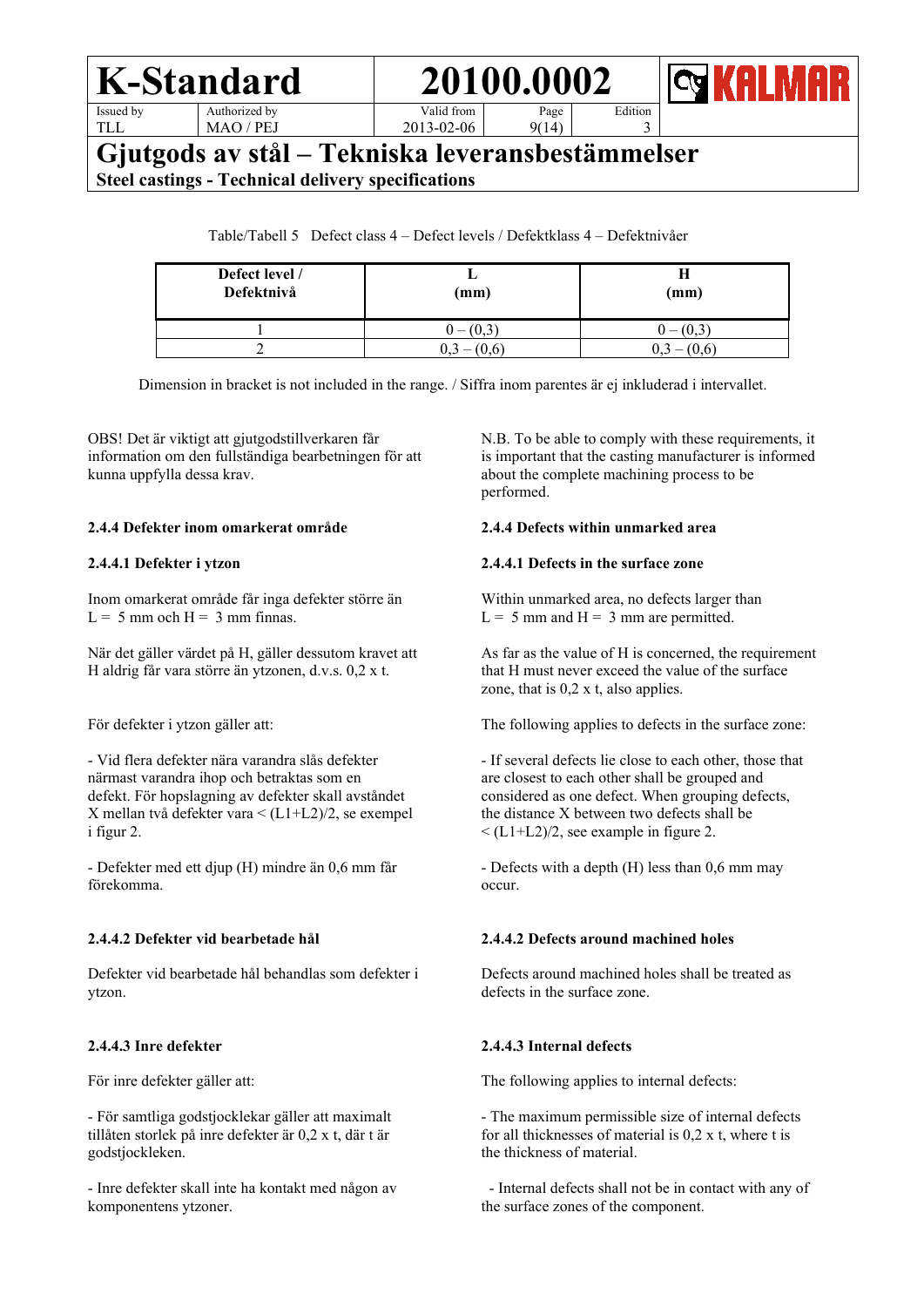Issued by TLL

Authorized by MAO / PEJ Valid from



2013-02-06 Page 10(14)

**Gjutgods av stål – Tekniska leveransbestämmelser**

**Steel castings - Technical delivery specifications**

- Vid flera defekter nära varandra slås defekter närmast varandra ihop och betraktas som en defekt. För hopslagning av defekter skall avståndet X mellan två defekter vara < (L1+L2)/2, se exempel i figur 2.

### **2.4.4.4 Defekter på bearbetade ytor**

Defekter på bearbetade ytor skall behandlas som defekter i ytzon.

### **2.4.5 Kontroll av gjutdefekter**

Visuell kontroll skall ske av allt gjutgods. Överenskommelse skall träffas mellan Kalmar och leverantör om vilken eller vilka kontrollmetoder som skall användas (se avsnitt 5 för exempel på metoder). Defektnivån bestäms i lämplig förstoring på en representativ yta eller volym. Den undersökta ytan skall vara rengjord.

Slagg har lägre densitet än järn och flyter därmed upp i det flytande järnet och klumpar ihop sig på den övre ytan. Valet av kontrollområde är viktigt och måste baseras på hur artikeln är orienterad i gjutformen under gjutning.

### **2.4.6 Korrigerande åtgärder**

Defekter får endast reparationssvetsas enl med Kalmar överenskommen kontrollplan .

Zonmarkering för områden där reparationssvetsning ej får förekomma anges på ritning, se exempel i figur 5.

### **2.5 Märkning**

Märkning av Part no och S/N på gjutgods enl K-29470.0001.

### **2.9 Utfallsprovning / PPAP / PQAP**

Utfallsprovning av artiklar, PPAP (Production Part Approval Process) eller PQAP (Part Quality Assurance Plan) ska utföras på alla nya artiklar och vid konstruktionsändring av gjutgodset eller när processer har ändrats.

Provresultatet ska godkännas av Kalmar före leverans eller efter leveransuppehåll på ett år eller mer. Artikeln ska tillverkas enligt serieproduktionens processflöde och kontrollplan; avsedda verktyg, produktions- och mätutrustning, rutiner, system och procedurer ska användas. Om tillverkningen av en artikel sker

- If several defects lie close to each other, those that are closest to each other shall be grouped and considered as one defect. When grouping defects the distance X between two defects shall be  $\leq$  (L1+L2)/2, see example in figure 2.

Edition 3

### **2.4.4.4 Defects on machined surfaces**

Defects on machined surfaces shall be treated as defects in the surface zone.

### **2.4.5 Inspection of casting defects**

All castings shall be inspected visually. Kalmar and the supplier shall have agreed on the inspection method(s) to be used (see section 5 for examples of methods). The defect level shall be determined at a suitable magnification of a representative surface or volume. The inspected surface shall be cleaned.

Slag and dross have a density which is less than that of iron and will therefore rise in the molten iron and form clusters on the upper surface. The choice of inspection area is important and must be based on how the part is located in the mould during casting.

### **2.4.6 Corrective actions**

Defects may be repair welded according to Kalmar agreed control plan.

Zone-marked areas where repair welding may not be permitted are indicated on drawing, see example in figure 5.

### **2.5 Marking**

Marking of Part no and S/N on castings according to K-29470.0001.

### **2.9 Initial sample testing / PPAP / PQAP**

Initial sample testing, PPAP (Production Part Approval Process) or PQAP (Part Quality Assurance Plan) shall be carried out on all new parts and at design change of the casting or when processes have changed.

The result of the testing shall be approved by Kalmar prior to delivery or after a period of non-delivery of one year or more. The part shall be manufactured in accordance with the serial production process flow and control plan using the intended tooling, production and measuring equipments, routines, systems and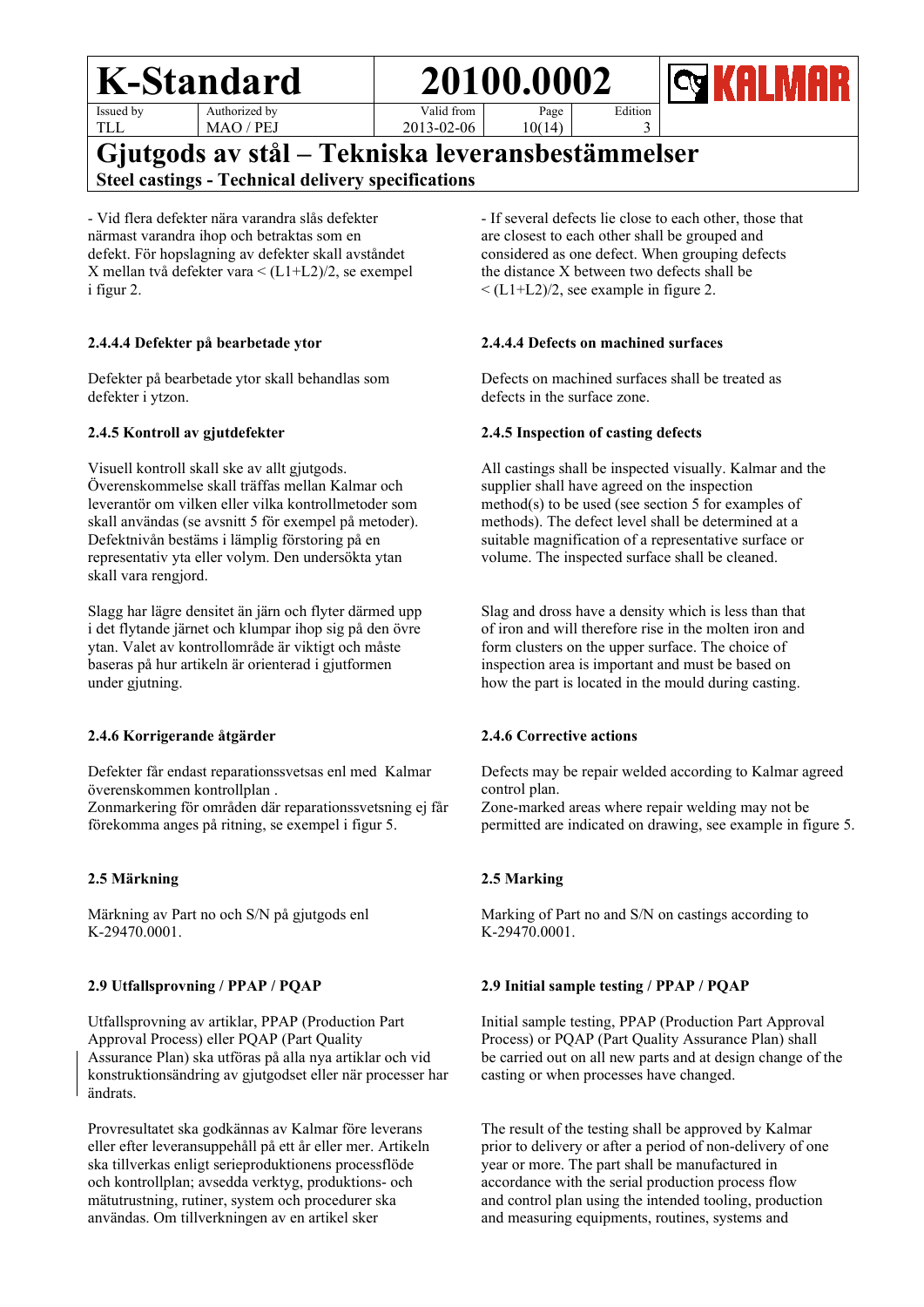





Issued by TLL

Authorized by MAO / PEJ

Valid from 2013-02-06 11(14)

3 **Gjutgods av stål – Tekniska leveransbestämmelser Steel castings - Technical delivery specifications**

samtidigt i flera olika verktyg eller i flera olika formrum i ett och samma verktyg ska utfallsprov tas från varje verktyg respektive formrum. Kalmar och leverantören ska enas om vilket antal artiklar som krävs för att förhållandena under serieproduktionen ska representeras tillräckligt bra.

# **3 Värmebehandling**

Värmebehandling av gjutgods utöver åberopad materialstandard får endast utföras efter samråd, tex genom överenskommen kontrollplan, med Kalmar.

# **4 Ytbehandling**

Ytbehandling (t.ex. lackering eller rostskyddsbehandling) förutsätter en överenskommelse mellan Kalmar och leverantör. I överenskommelsen skall de egenskapskrav som Kalmar ställer på ytbehandlingen specificeras (t.ex. om kort- eller långsiktigt rostskydd erfordras). Se K-std 20600.0001 för lackering.

# **5 Kontrollmetoder**

För kontroll av gjutdefekter finns bl.a. nedanstående kontrollmetoder. Överenskommelse skall träffas mellan Kalmar RDE och leverantör om vilken eller vilka metoder som skall användas.

Kravnivåer (defektnivåer) enl avsnitt 2.4 i denna K-standard ska användas.

För oförstörande provning gäller SS-EN 473 Oförstörande provning - Kvalificering och examinering av OFP-personal - Allmänna principer (Utbildning och certifiering av personal, Mät- och kontrollutrustning.)

### **a) Magnetpulverprovning**

Metoden lämpar sig för indikering av ytnära sprickor och slagger i magnetiskt material. Proven bör utföras med fluorescerande medel. Se SS-EN 1369.

### **b) Provning med penetrerande vätska**

Metoden är speciellt lämpad för icke-magnetiska material. Metoden lämpar sig väl för defekter öppna mot ytan. Se SS-EN 1371-1:1997 och SS-EN 1371-2:1998.

procedures. If the manufacturing of a part is carried out using several different tools or in several cavities of one tool, initial samples shall be taken from each tool and cavity, respectively. The number of parts required shall be agreed upon between Kalmar and the supplier to be reasonably representative of the serial production process conditions.

# **3 Heat treatment**

Any heat treatment of castings in addition to that in the material standard may only be done after consultation, for example through agreed control plan, with Kalmar.

# **4 Surface treatment**

Surface treatment (e.g. painting or anti-rust treatment) requires an agreement between Kalmar and the supplier. The agreement shall specify the property requirements that Kalmar imposes on the surface treatment (e.g. if short- or long-term anti-rust protection is required). See K-std 20600.0001 for painting.

# **5 Inspection methods**

When inspecting casting defects, the following inspection methods among others can be used. Kalmar R&D and the supplier shall draw up an agreement on the test method or methods to be used.

Requirement levels (defect levels) according to section 2.4 in this K-standard should be used.

SS-EN 473 Training and certification of personnel, Non destructive testing - Qualification and certification of NDT personnel - General principles (Measurement and inspection equipment, applies to non-destructive testing.)

#### **a) Magnetic particle inspection**

The method is suitable for indicating surface-near cracks and dross in magnetic materials. The tests should be carried out using a fluorescent agent. See SS-EN 1369.

### **b) Liquid penetrant test**

This method is particularly suitable for non-magnetic materials. The method is well adapted for defects open to the surface. See SS-EN 1371-1:1997 and SS-EN 1371-2:1998.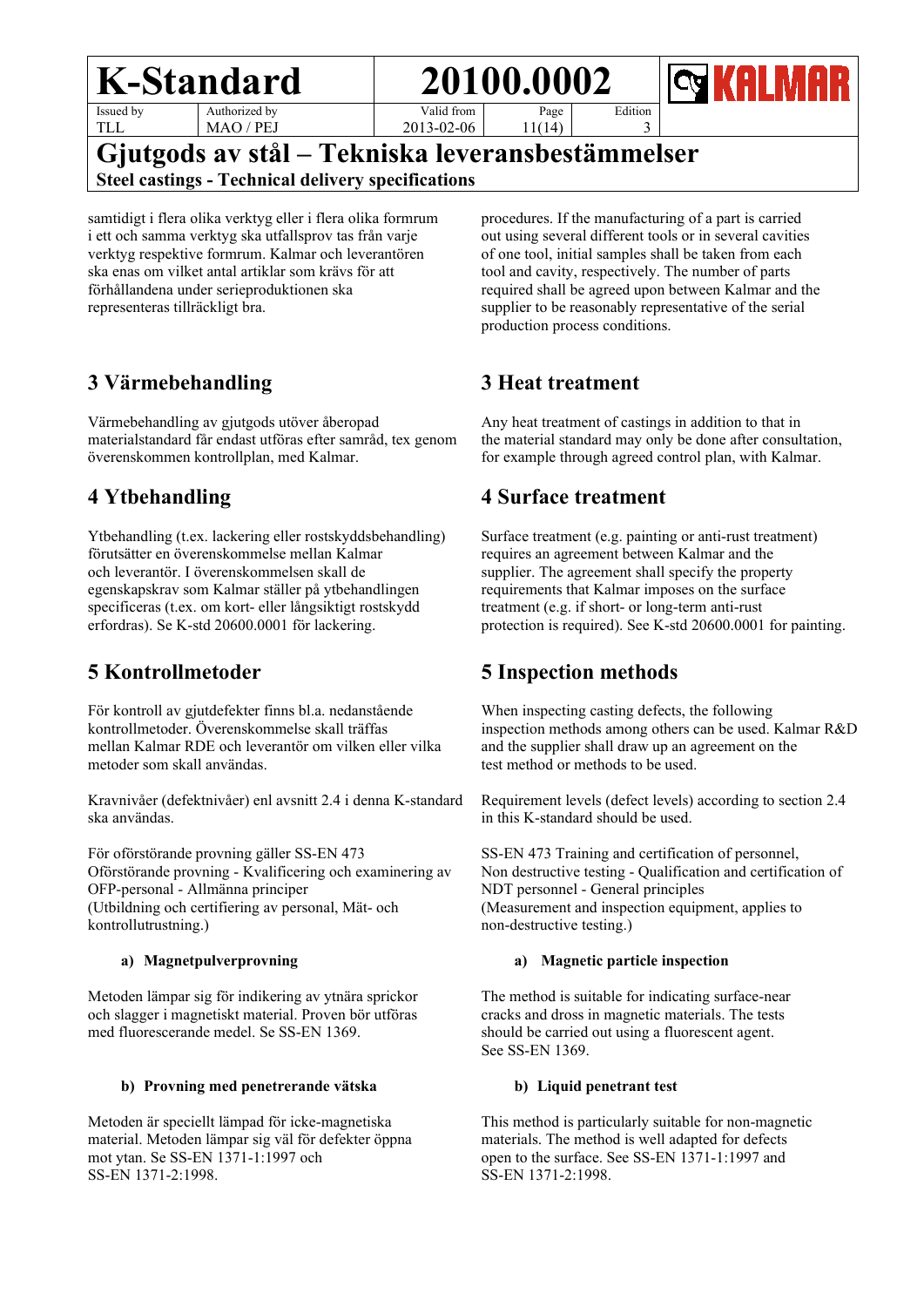Issued by TLL

Authorized by MAO / PEJ Valid from Page 12(14)



2013-02-06

# **Gjutgods av stål – Tekniska leveransbestämmelser Steel castings - Technical delivery specifications**

#### **c) Radiografisk undersökning**

Radiografisk metod används för att fastställa inre godsdefekter (defektklass 3). Se EN 12681:2003.

#### **d) Ultraljudsprovning**

Ultraljudsprovning används i första hand för att fastställa inre defekter (defektklass 3). Metoden kan även användas för att fastställa vissa yttre godsdefekter.

Provning skall utföras enligt EN 12680-1:2003 eller likvärdig standard.

Det kan vara svårt att avgöra defektstorleken i gjutgods med ultraljud på grund av defektgeometrin, typ av defekt, defektens läge etc.

Defektnivåerna 4 och 5 för zonmarkerat område, i avsnitt 2.4.3.4 motsvarar dock ungefär allvarlighetsgrad 1, tabell 1 i EN 12680-1:2003.

För omarkerat område motsvarar kraven för inre volym i avsnitt 2.4.4.3 ungefär allvarlighetsgrad 5, tabell 1 i EN 12680-1:2003.

#### **e) Snittning**

Metoden innebär förstörande provning och kan användas för att fastställa defektnivå i ytzon och i inre volym. Defektnivån bestäms i lämplig förstoring på en representativ volym.

Magnetpulverprovning kan ge en indikation om var det kan finnas defekter och kan därför användas som en hjälp vid val av snittens placering. Ansvarig konstruktör kan konsulteras för att klargöra vilka områden som är högt påkända.

# **6 Angivelse i konstruktionsteknisk Dokumentation**

I konstruktionsteknisk dokumentation skall hänvisning till denna standard göras enligt följande exempel:

#### **c) Radiographic test**

The radiographic method is primarily used for determining internal defects (defect class 3). See EN 12681:2003.

Edition 3

#### **d) Ultrasonic test**

Ultrasonic testing is primarily used for determining internal defects (defect class 3). The method can also be used to disclose certain external material defects.

Testing shall be made in accordance with EN 12680-1:2003 or other similar standard. Due to the defect's geometry, type and location, it may be difficult to determine the defect size in castings by means of ultrasonic testing.

However, defect levels 4 and 5 in zone-marked area in 2.4.3.4, correspond approximately to severity level 1, table 1, in EN 12680-1:2003.

For unmarked areas, the requirements in section 2.4.4.3, correspond approximately to severity level 5, table 1, in EN 12680-1:2003.

#### **e) Sectioning**

This is a destructive test and can be used to determine the defect level in the surface zone and in the internal volume. The defect level is determined at a suitable magnification of a representative volume.

Magnetic particle inspection can give an indication of where there is an increased risk of defects, and may therefore be used as a guide when selecting section surfaces. The responsible design engineer may be consulted to find the most highly stressed areas.

# **6 Indication in design-engineering Documentation**

In design-engineering documentation, reference to this standard shall be made in accordance with the following example:

 Ex. Steel castings –Technical delivery specifications, Kalmar K-std 20100.0002 / Gjutgods av stål –Tekniska leveransbestämmelser, Kalmar K-std 20100.0002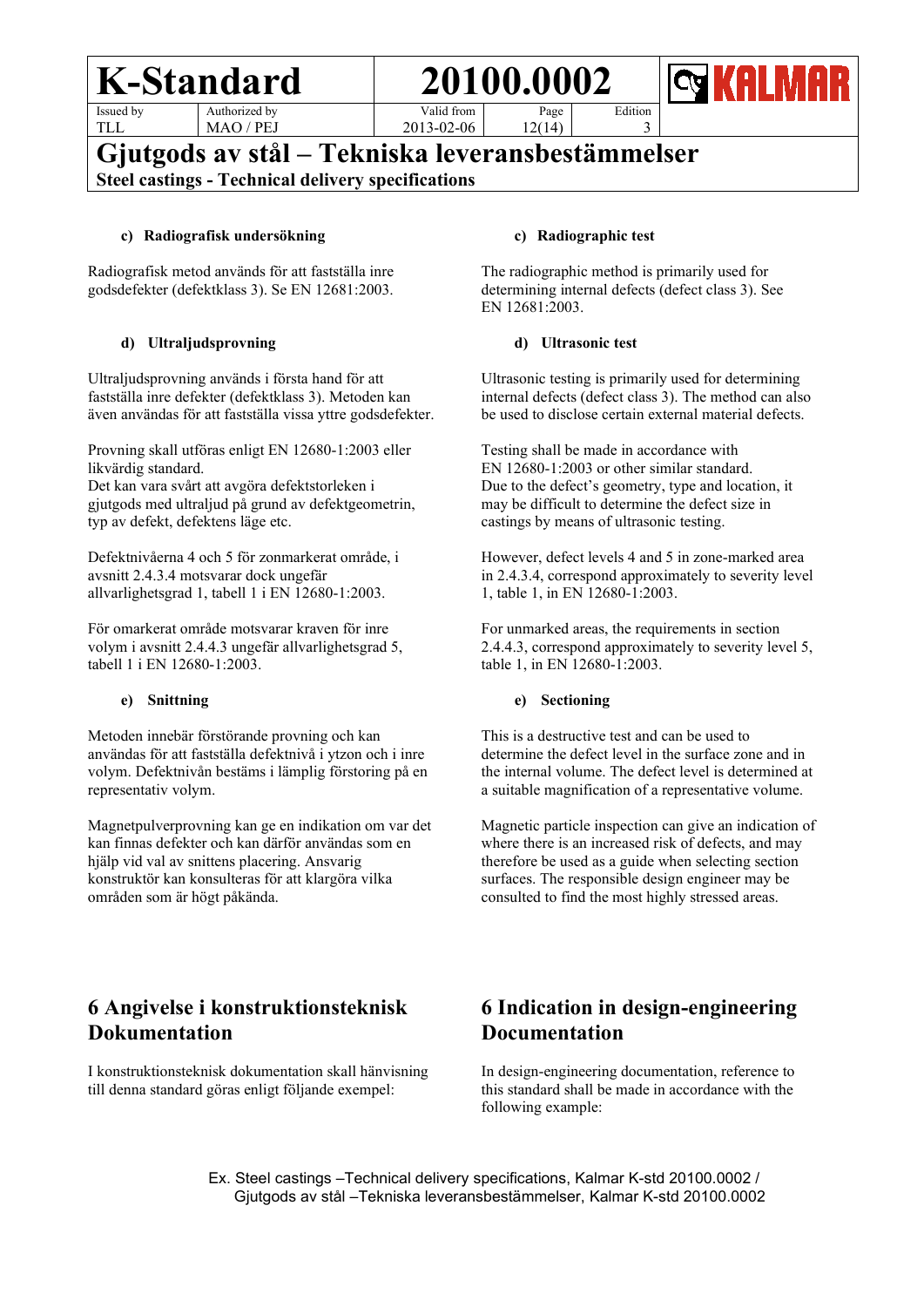

För zonmarkerade områden anges defektklasser och defektnivåer enligt nedanstående exempel:

For zone-marked areas, indication of defect classes and defect levels shall be made in accordance with the examples below:



Ex. 1 Zone-marking of complete surface / Zonmarkering av hel yta



Ex. 2 Zone-marking of part of surface / Zonmarkering på del av yta



 Ex. 3 Zone-marking of surfaces concerning external and inner defects / Zonmarkering av ytor med avseende på yttre och inre defekter



Ex. 4 Zone-marking of threaded hole / Zonmarkering av gängat hål